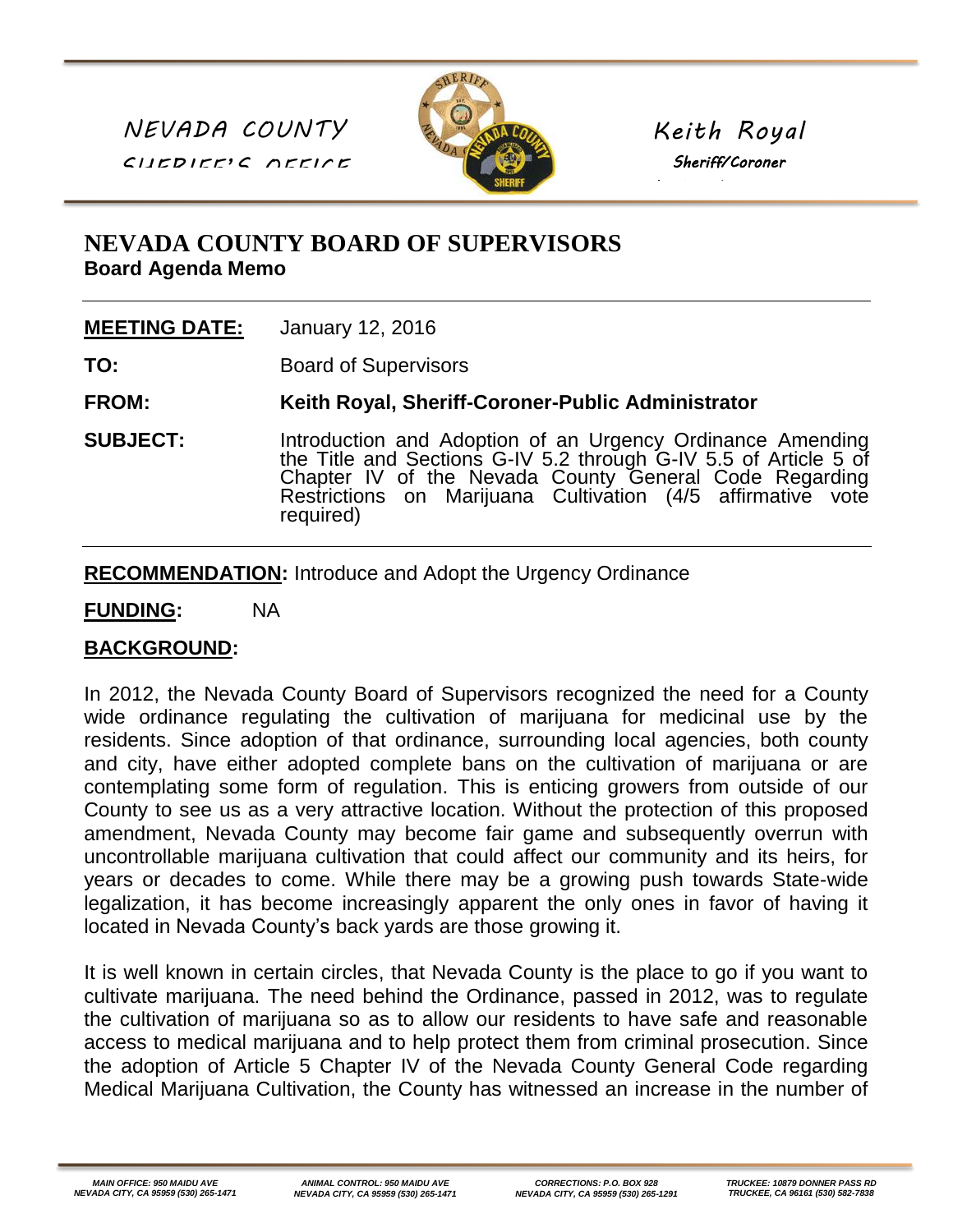Letter to the Board of Supervisors December 28, 2015 Page **2**

marijuana cultivations and crimes associated with that activity. Since 2010, the unincorporated area of the County witnessed several murder investigations directly related to marijuana cultivation. There have been a number of home invasion robberies where the focus of the theft was either marijuana or the cash from its sale. Additionally, the number of Butane Honey Oil labs took a dramatic upturn, with one location damaged as a result of an explosion. Several complaint driven inspections quickly turned into criminal investigations based on either size, purpose or some other illegal activity directly connected to the cultivation.

In 2015, the number of nuisance complaints received increased from the prior year. The Sheriff's Office saw numerous grow sites on parcels with no legal residence. Even working two fulltime Deputy Sheriff's on compliance checks, the Sheriff's Office was only able to investigate slightly less than half of the parcels reported. Outdoor cultivation represented the vast majority of marijuana complaints. Each parcel that is investigated requires several hours of investigative work, often times involving several personnel; this includes investigating the complaint, an on-site visit, off-site follow-up, completing and delivering correspondence, attending abatement hearings and following up on any abatement orders. Occasionally, abatement officers encounter growers who are very resistant to comply and refuse access, which creates the additional step of securing a search warrant from the court to allow access to the property. The end result is a laborious process. The unbridled outdoor cultivation is having a direct impact on the quality of life in Nevada County. Some of the complainants have requested to remain anonymous, fearing retribution from growers. Banning outdoor cultivation would simplify enforcement and return to neighborhoods their previous enjoyment of outdoor activities and the feeling of safety in their neighborhoods.

The current industry of marijuana cultivation in Nevada County consists of numerous residents and numerous non-resident transients. It is arguable that the non-residents didn't move to this County nor are they living in this County for the purpose of creating a home and to become a part of our small community. Their purpose here is to cultivate while they are allowed to, and move on when they are not. In some instances they leave unpermitted clear cut land, soil erosion, depressed real estate values, and contribute to increased criminal activity. Since they have no stake in this community, they don't seem to care what affect they have on us. Some have found the property through various Internet Web Sites that specialize in property for marijuana cultivation. There is also one or more areas of the County that seem to have been unusually inundated by marijuana to the extent they have garnered nicknames, such as the community of Big Oak Valley. There are citizens in the County who were certainly in favor of Proposition 215 in 1996, but could not imagine the impact on our neighborhoods; some of those people have now expressed regret in voting for that proposition after seeing the impact it has had.